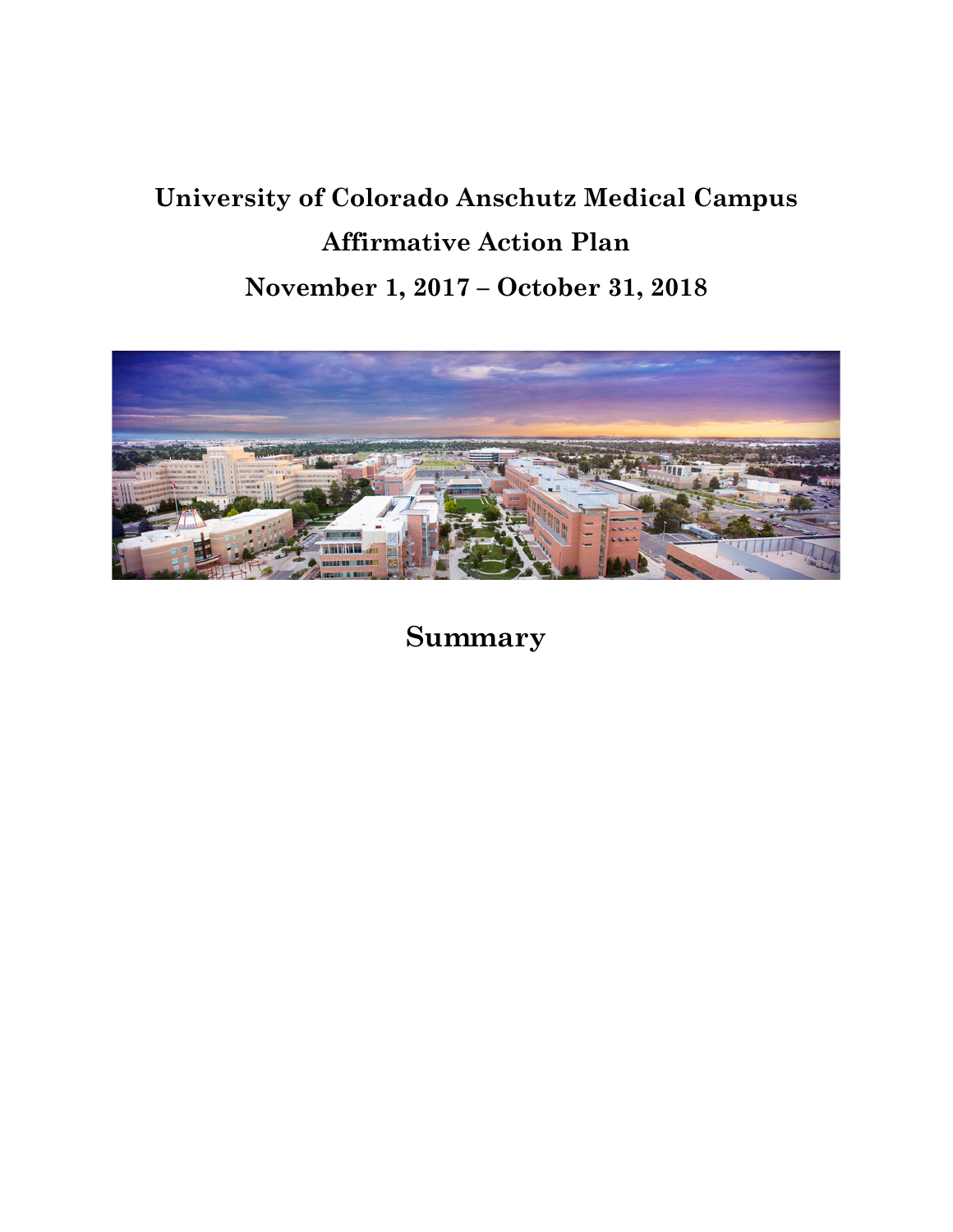

## **Executive Summary**

As part of the Office of Federal Contract Compliance Programs ("OFCCP") requirements and the University's affirmative action program, the Anschutz Medical Campus ("AMC") is required to produce an annual Affirmative Action Plan ("Plan"). The purpose of the Plan is to provide campus leaders, managers, and employees with a comprehensive assessment, including statistical analysis, of our affirmative action efforts. The Plan is designed to identify employment goals, potential barriers to equal employment opportunities, and progress made toward meeting our goals. The Plan includes a set of required statistical reports that allow AMC to evaluate its workforce and determine areas where women, racial or ethnic minorities, veterans, and individuals with disabilities are underrepresented.

The current Affirmative Action Plan for the Anschutz Medical Campus includes 9,892 employees, including both faculty and staff. Minorities make up 18.74% of the workforce (1,854 employees), and women make up 62.13% (6,146 employees). We are missing demographic information for some employees; over the course of this Plan Year, we will work to obtain demographic data for those employees in order to conduct a more accurate analysis.

We identify areas of underrepresentation by placement goals. Placement goals are determined annually with respect to women and minorities by calculating differences between current workforce and estimated availability as defined by external labor markets and internal opportunities. If the difference is statistically significant, then a placement goal or area of underrepresentation is identified. Once identified, the campus is to make good-faith efforts to meet, where possible, those goals. Our placement goals for minorities and women for this Plan Year are as follows:

| <b>Job Group &amp; Name</b>                  | <b>Minorities</b> | Women  |
|----------------------------------------------|-------------------|--------|
| $17-01$ – Executives                         | 16.06%            |        |
| 19-01 – Senior Computer, Engineering, and    | 29.41%            |        |
| Science Professionals                        |                   |        |
| $22-01$ – Senior Service Occupations         | 46.22%            |        |
| 21-04 – Medical Resident                     | 34.88%            |        |
| $01-01$ – Senior Instructor                  | 12.92%            | 78.22% |
| $01-02$ – Instructor                         | 24.14%            |        |
| $01-03$ – Clinical Professor (C/T)           | 29.37%            |        |
| $01-04$ – Clinical Associate Professor (C/T) |                   | 66.04% |
| $01-05$ – Clinical Assistant Professor (C/T) | 38.10%            |        |
| $01-06$ – Clinical Senior Instructor (C/T)   | 19.12%            |        |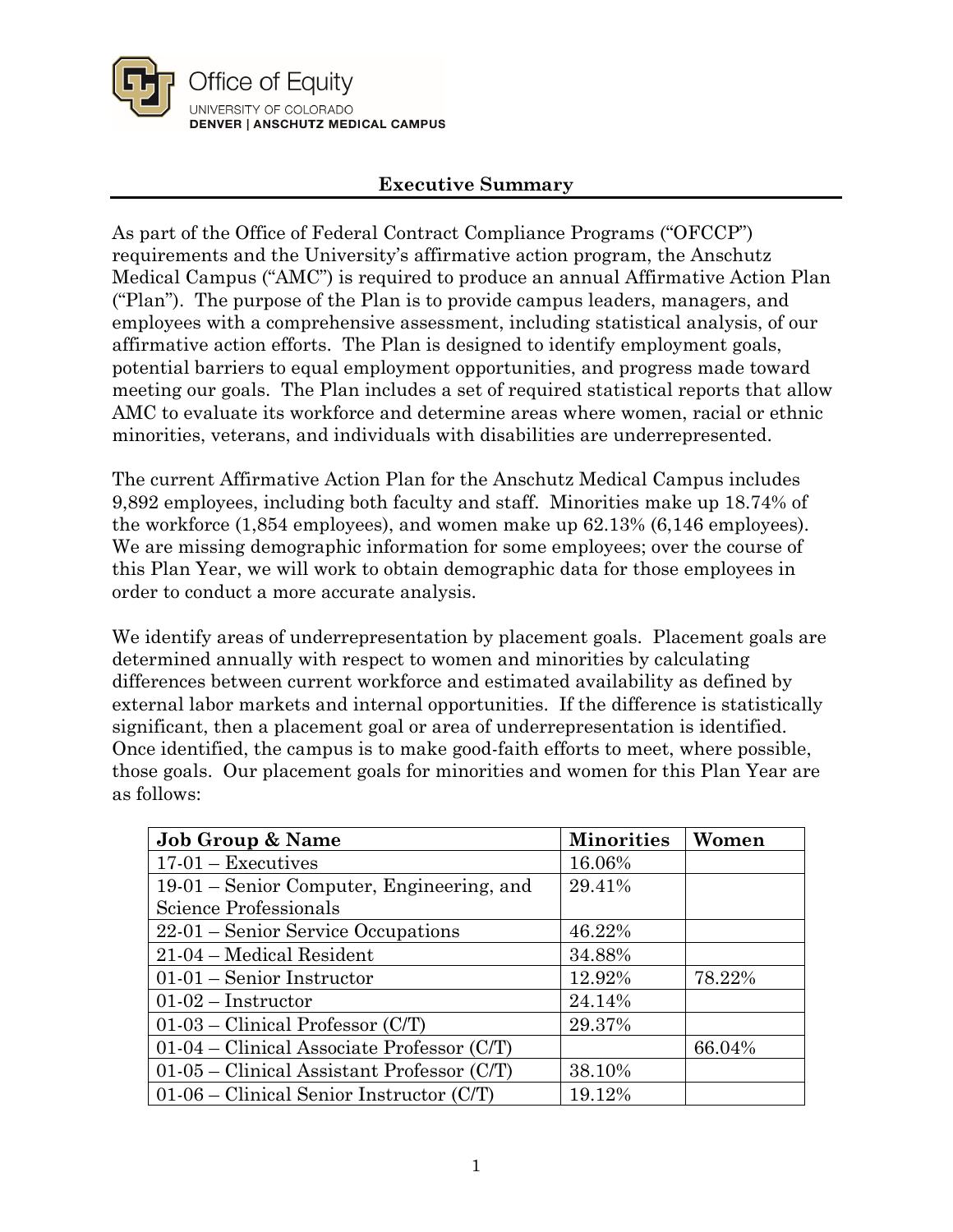

| $02-01$ – Professor                        | 17.06% | 45.64% |
|--------------------------------------------|--------|--------|
| $02-02 -$ Associate Professor              | 19.33% | 54.29% |
| $02-03$ – Assistant Professor              | 27.91% |        |
| $04-01$ – Professor – Clinical             | 16.19% | 52.09% |
| $04-03$ – Assistant Professor – Clinical   | 31.11% |        |
| $04-04$ – Senior Instructor – Clinical     | 17.41% |        |
| $04-05$ – Instructor – Clinical            | 23.54% |        |
| $05-04$ – Teaching Assistant – Teaching    | 17.22% |        |
| 25-01 – Senior Natural Resources,          | 30.92% |        |
| Construction, and Maintenance              |        |        |
| 26-02 – Middle Production, Transportation, |        | 26.14% |
| and Material                               |        |        |
| $03-06$ – Senior Research Instructor       | 34.00% |        |

Annually, the Affirmative Action Plan analyzes the applicant pools, hires, and promotions to determine whether significant underrepresentation exists in any of those categories. Minorities in the applicant pool increased over the previous Plan Year by 12.34%. Women in the applicant pool remained roughly the same as the previous Plan Year, increasing slightly by 0.46%. With respect to selected applicants, minorities and women increased over the Plan Year by 10.75% and 3.4%, respectively. Hires of minorities and women increased over the previous Plan Year by 6.29% and 1.91%, respectively. Promotions of minorities and women increased over the previous Plan Year by 5.56% and 12.74%, respectively.

We also determine annually whether we have met the federally mandated hiring benchmark of 7% for protected veterans and the federally mandated utilization benchmark, which is also 7%. For this Plan Year, we hired 1.49% veterans, falling short of the 7% goal. This year 2.12% of our employees have disclosed having a disability, also falling short of the 7% goal.

Over the course of this Plan Year, the Anschutz Medical Campus will focus on:

- Continuing to develop the newly formed HR Council on Diversity and Equity, the purpose of which is to assess current HR processes, policies, and procedural norms to examine their impact on diversity and inclusion;
- Encouraging employees to self-disclose demographic data on race, sex, veteran status, and disability status in order to conduct a more accurate analysis of the workforce;
- Launching a project within the Office of Equity to attempt to discern the reasons why faculty members who are women and/or minorities are leaving their employment with the Anschutz Medical Campus at elevated rates;
- Improving processes for internal auditing of current initiatives;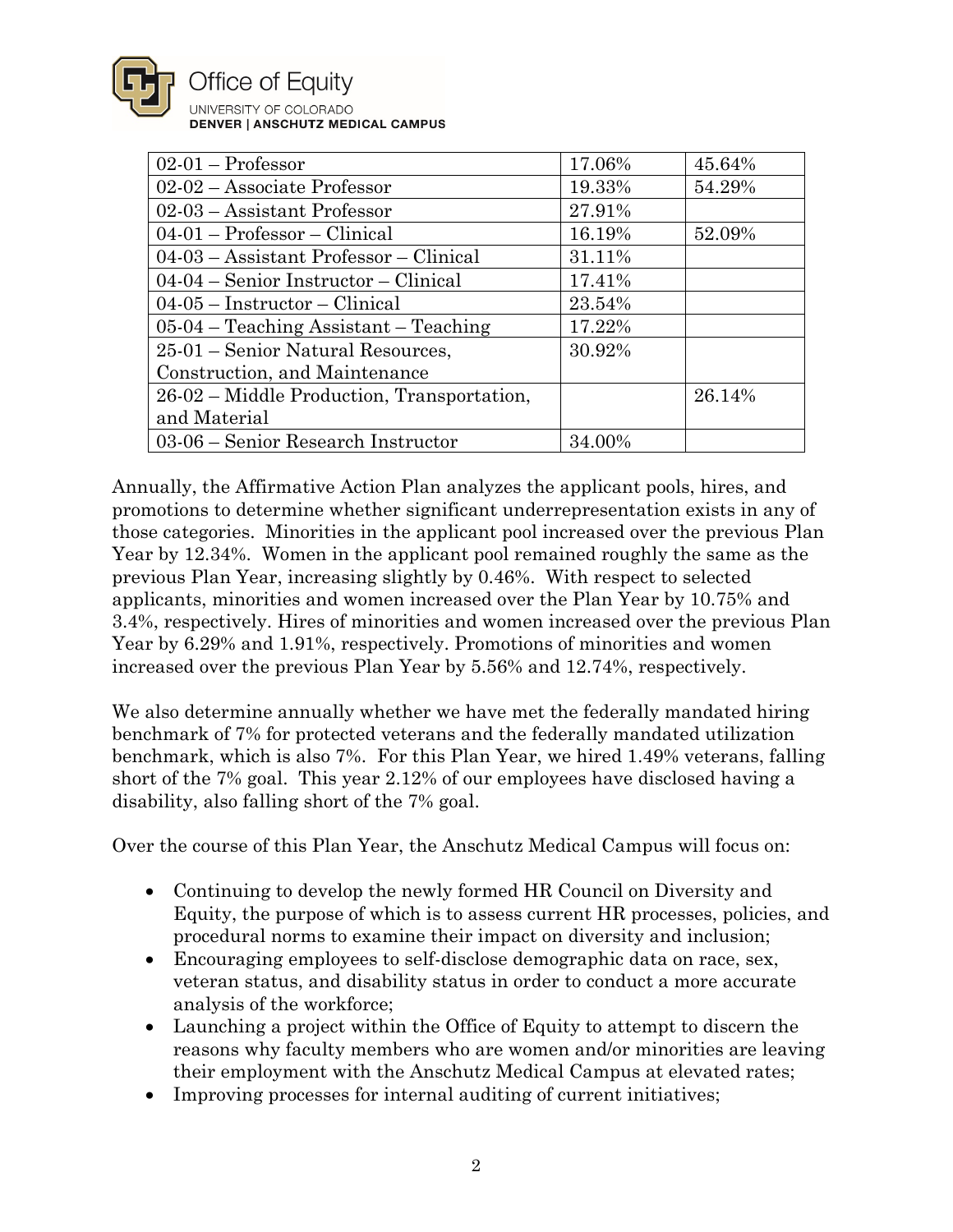

- Developing and improving relationships with organizations of and for women, minorities, protected veterans, and individuals with disabilities to increase recruitment opportunities;
- Addressing issues related to insufficient lactation spaces on the Anschutz Medical Campus;
- Improving access to information regarding requesting ADA accommodations during the job application process;
- Evaluating the possibility of creating a centralized ADA accommodation budget for the Anschutz Medical Campus;
- Developing new methods for increasing recruitment of protected veterans and individuals with disabilities; and
- Considering whether it would be more efficient and effective for each school or college to have its own AAP, rather than having one AAP across the entire Anschutz Medical Campus.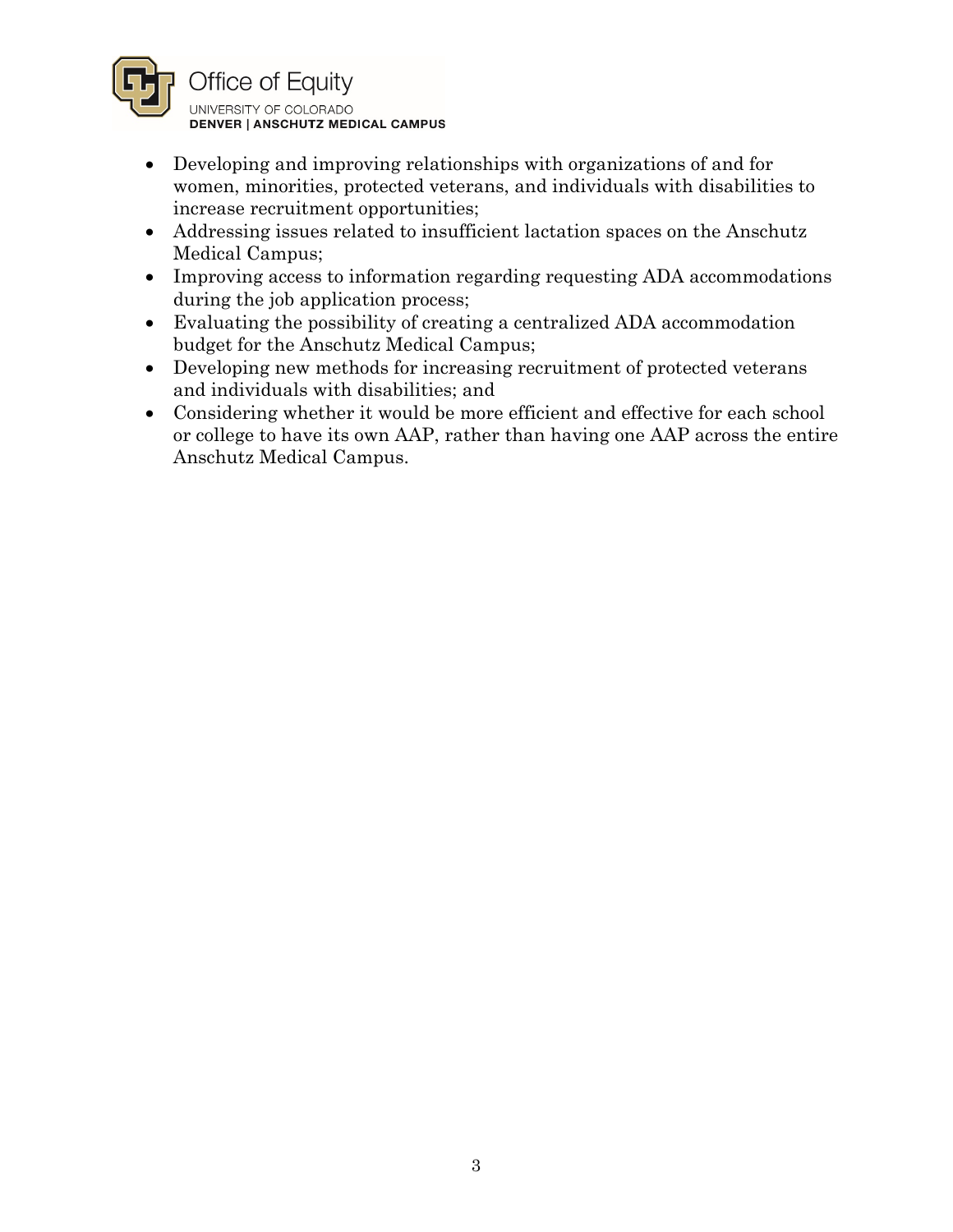

#### **Summary**

# *Introduction*

Signed into law by President Johnson in 1965, Executive Order 11246 requires federal contractors to adopt an affirmative action program. The program was designed for federal contractors to take "affirmative action" for the employment and advancement of qualified minorities. It also stated that discrimination based on a person's race or ethnicity was unlawful. The "affirmative action" or "positive steps" a federal contractor was expected to take involved eliminating existing barriers to equal opportunity that disproportionately affected minorities. In 1967, similar affirmative action obligations were created with respect to women.

Today, affirmative action programs require federal contractors to apply affirmative action toward minorities, women, protected veterans, and individuals with disabilities. The focus should be on engaging in effective outreach efforts to attract, employ, and advance those underrepresented groups and eliminate barriers to their equal opportunity. The federal program also prohibits discrimination in employment decisions on the basis of race, color, religion, sex, sexual orientation, gender identity, national origin, veteran status, and disability. All of those characteristics are covered by the University of Colorado Law of the Regents Article 10 on Non-Discrimination. Article 10 also prohibits discrimination based on pregnancy, age, creed, gender expression, political affiliation, and political philosophy.

As part of the Office of Federal Contract Compliance Programs ("OFCCP") requirements and the University's affirmative action program, the Anschutz Medical Campus ("AMC") is required to produce an annual Affirmative Action Plan ("Plan"). The purpose of the Plan is to provide campus leaders, managers, and employees with a comprehensive assessment, including statistical analysis, of our affirmative action efforts. The Plan is designed to identify employment goals, potential barriers to equal employment opportunities, and progress made toward meeting our goals. The Plan also includes a narrative description of AMC's employment policies, practices, and procedures that support the goal of equal opportunity by fostering a diverse and inclusive community.

The Plan includes a set of required statistical reports that allow AMC to evaluate its workforce and determine areas where women, racial or ethnic minorities, veterans, and individuals with disabilities are underrepresented. We accomplish this by conducting an analysis by race and gender in job categories within organizational units. To determine areas of underrepresentation, we compare the current workforce against estimates in relevant labor markets and internal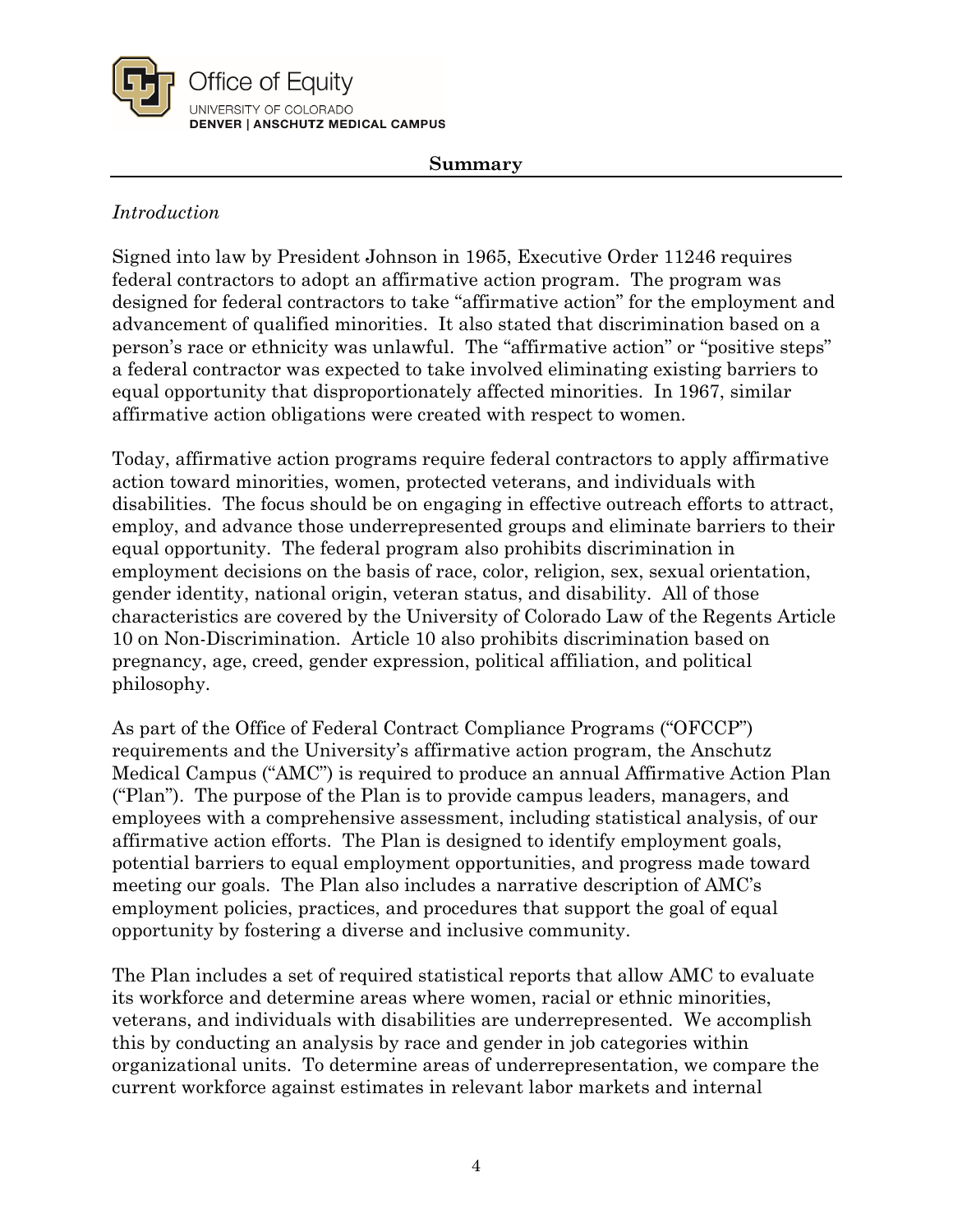

advancement opportunities. If underrepresentation is identified, AMC is required to develop effective action plans and strategies, including outreach to and recruitment of qualified minorities and women in order to achieve representation.

In addition to underrepresentation, the Plan analyzes data on applicants, hires, promotions, and separations to ensure there is no unintended disproportionate impact on race, ethnicity, or gender. This allows AMC to more closely identify potential barriers to equal employment opportunities and put strategies in place to help remove them.

The Plan covers all permanent employment groups, including faculty, research faculty, clinical faculty, medical residents, university staff, and classified staff. "Faculty" titles refer to tenure-track, non-tenure-track, and lecturer positions. Faculty with administrative roles, such as Dean or Vice Chancellor positions, are reported based upon their administrative appointment. Data on faculty and staff personnel, provided by the Office of Institutional Research, are reflective of November 1, 2017. Data on hires, promotions, and separations were compiled from November 1, 2016, through October 31, 2017.

The Anschutz Medical Campus's Affirmative Action Officer is Carolyn Brownawell. The AAP was prepared by the Affirmative Action Coordinator, Lauren Fontana. In previous years, the University utilized an external contractor to create the Affirmative Action Plan. By bringing this position in-house, the Anschutz Medical Campus anticipates creating more accurate, comprehensive, and efficient Affirmative Action Plans moving forward.

## *Workforce Profile*

The current Affirmative Action Plan for the Anschutz Medical Campus includes 9,892 employees, including both faculty and staff. Minorities make up 18.74% of the workforce (1,854 employees), and women make up 62.13% (6,146 employees). "Minorities" includes employees who identified themselves as Asian, Black, Hispanic, Native American, Pacific Islander, or Two or More. Where race data was missing for employees, they were characterized as "white" for purposes of this Affirmative Action Plan. While that likely underestimates the actual percentage of minorities, it avoids inadvertently masking potential underrepresentation of minorities. Similarly, all employees who did not disclose their sex were characterized as "male," again to avoid inadvertently masking issues of underrepresentation of women. Over the course of this Plan Year, we will work to obtain demographic data for employees whose data is missing in order to conduct a more accurate analysis.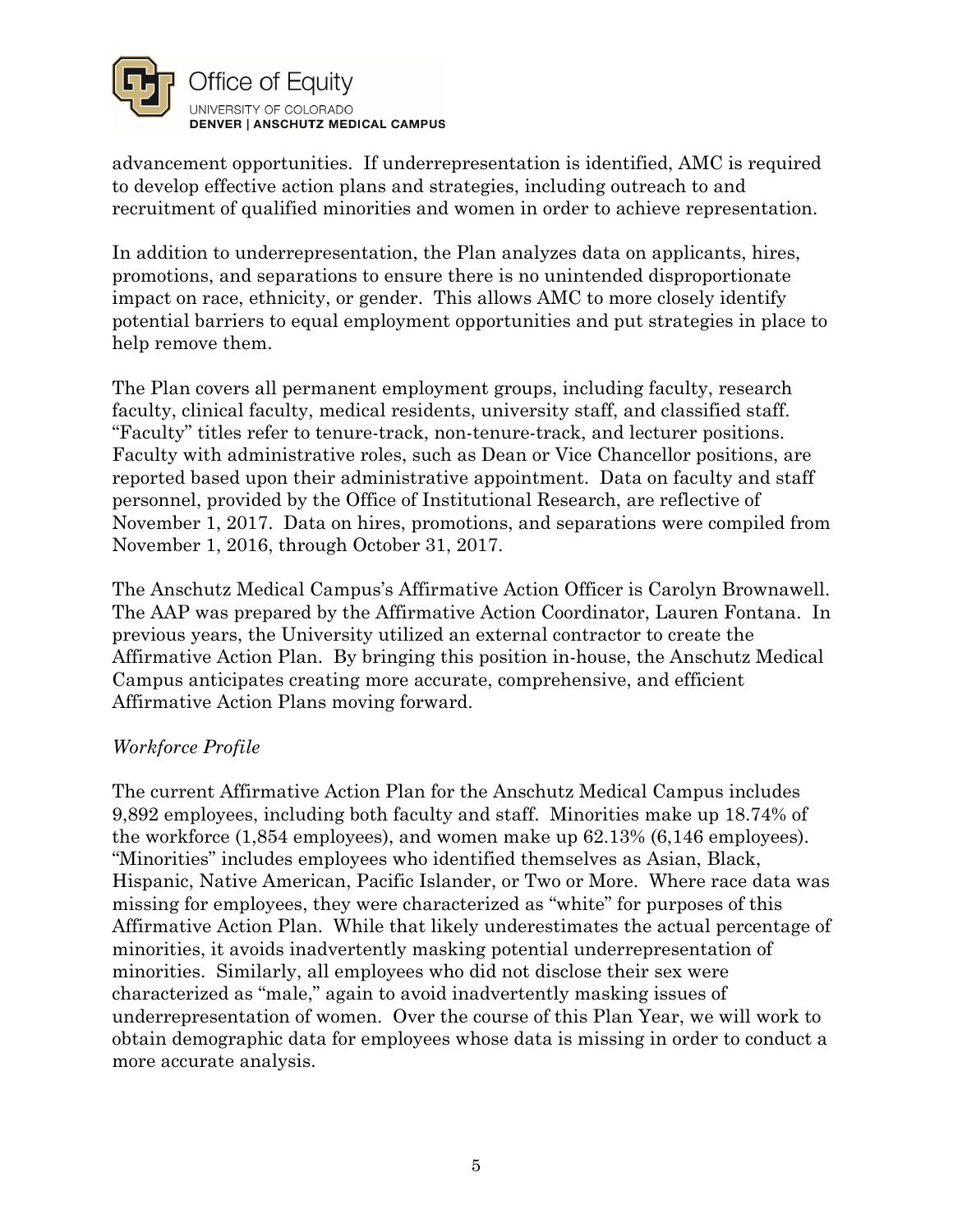

|                          | Number | Percentage |
|--------------------------|--------|------------|
| Total                    | 9,892  | 100%       |
| <b>Total Minorities</b>  | 1,854  | 18.74%     |
| Asian                    | 696    | 7.04%      |
| <b>Black</b>             | 280    | 2.83%      |
| Hispanic                 | 727    | 7.35%      |
| <b>Native American</b>   | 42     | 0.42%      |
| Pacific Islander         | 17     | 0.17%      |
| <b>Two or More Races</b> | 92     | 0.93%      |

# **Figure 1: Workforce by Race**

## *Placement Goals*

We identify areas of underrepresentation by placement goals. Placement goals are determined annually with respect to women and minorities by calculating differences between current workforce and estimated availability as defined by external labor markets and internal opportunities. If the difference is statistically significant, then a placement goal or area of underrepresentation is identified. Once identified, the campus is to make good-faith efforts to meet, where possible, those goals. Placement goals are not intended to be hiring quotas or set-asides for hiring those identified as being underrepresented.

Placement goals are identified by job group, which is a group of positions with similar job duties, responsibilities, opportunities, and compensation. A complete list of all job groups including job titles is available upon request. Job groups span schools, colleges, and departments across the Anschutz Medical Campus.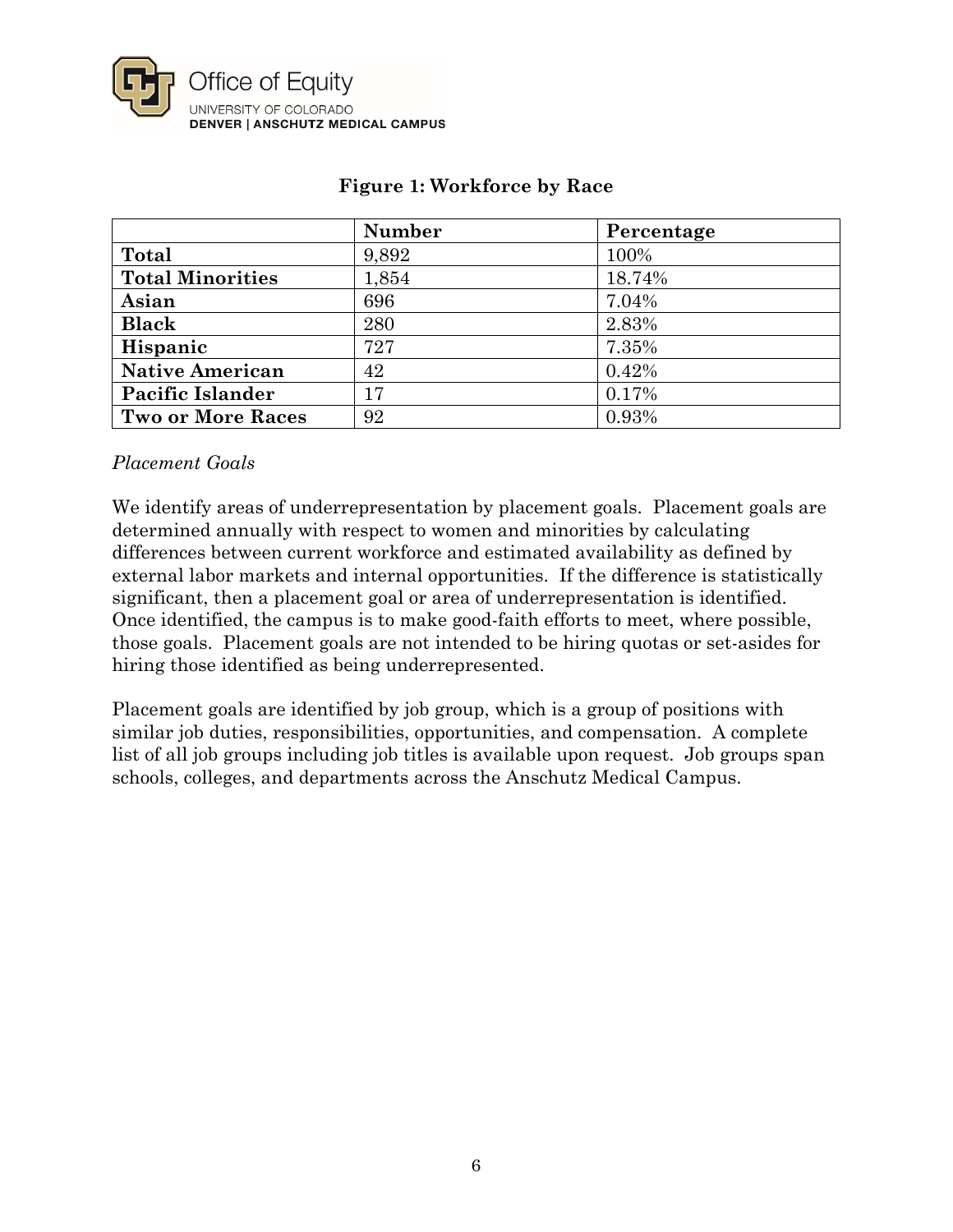

| <b>Job Group &amp; Name</b>                  | <b>Minorities</b> | Women  |
|----------------------------------------------|-------------------|--------|
| $17-01$ – Executives                         | 16.06%            |        |
| 19-01 – Senior Computer, Engineering, and    | 29.41%            |        |
| Science Professionals                        |                   |        |
| $22-01$ – Senior Service Occupations         | 46.22%            |        |
| 21-04 - Medical Resident                     | 34.88%            |        |
| $01-01$ – Senior Instructor                  | 12.92%            | 78.22% |
| $01-02$ – Instructor                         | 24.14%            |        |
| $01-03$ – Clinical Professor (C/T)           | 29.37%            |        |
| $01-04$ – Clinical Associate Professor (C/T) |                   | 66.04% |
| $01-05$ – Clinical Assistant Professor (C/T) | 38.10%            |        |
| $01-06$ – Clinical Senior Instructor (C/T)   | 19.12%            |        |
| $02-01$ – Professor                          | 17.06%            | 45.64% |
| 02-02 - Associate Professor                  | 19.33%            | 54.29% |
| 02-03 - Assistant Professor                  | 27.91%            |        |
| $04-01$ – Professor – Clinical               | 16.19%            | 52.09% |
| 04-03 - Assistant Professor - Clinical       | 31.11%            |        |
| $04-04$ – Senior Instructor – Clinical       | 17.41%            |        |
| $04-05$ – Instructor – Clinical              | 23.54%            |        |
| $05-04$ – Teaching Assistant – Teaching      | 17.22%            |        |
| 25-01 – Senior Natural Resources,            | 30.92%            |        |
| Construction, and Maintenance                |                   |        |
| 26-02 – Middle Production, Transportation,   |                   | 26.14% |
| and Material                                 |                   |        |
| 03-06 – Senior Research Instructor           | 34.00%            |        |

# **Figure 2: Placement Goals**

## *Applicants and Selections*

One way we can effectively measure outreach efforts is to examine the demographics of the applicant pools. Annually, the Affirmative Action Plan analyzes the applicant pools to identify any potential barriers to equal opportunity in the hiring process and determine if outreach efforts have been successful in increasing the number of qualified minorities and women. Moreover, applicant pools are compared with candidate "selections" to identify where differences in rates of hire may exist. Selections from the applicant data include all applicants (external and internal) that have been hired or offered a position for employment within our applicant tracking system, CU Careers.

Figure 3 shows the applicant pool and selections derived from data pulled out of CU Careers between November 1, 2016, and October 31, 2017. Individuals who failed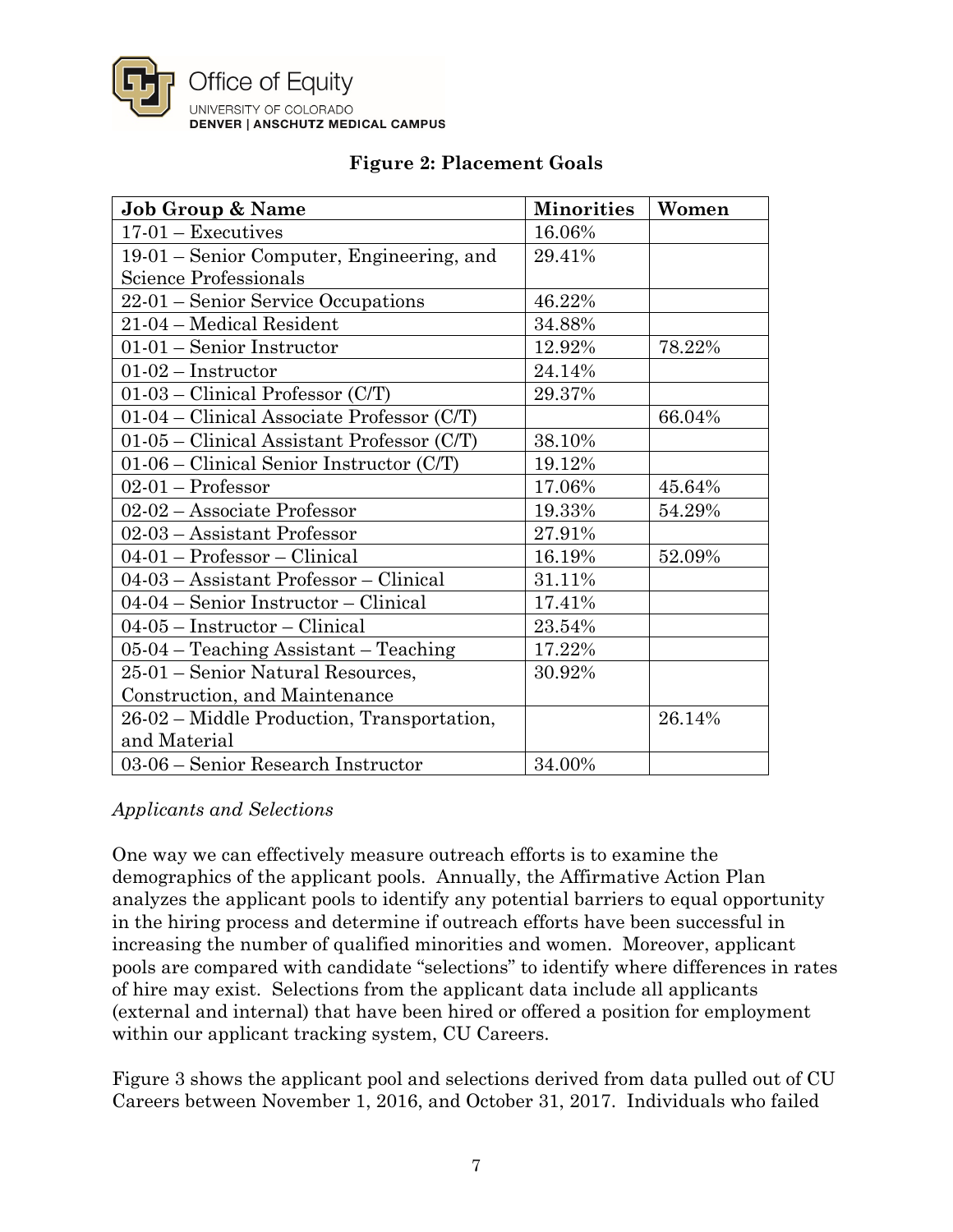

to meet minimum qualifications or withdrew from consideration were excluded from analysis.

|                          | Pool   | <b>Selected</b> |
|--------------------------|--------|-----------------|
| Total                    | 7,701  | 771             |
| <b>Unknown Race</b>      | 2.43%  | 0.39%           |
| <b>Unknown Sex</b>       | 1.6%   | 0.13%           |
| Women                    | 66.56% | 72.63%          |
| <b>Total Minorities</b>  | 32.14% | 28.15%          |
| Asian                    | 9.39%  | 7.78%           |
| <b>Black</b>             | 6.73%  | 4.41%           |
| Hispanic                 | 12.50% | 13.10%          |
| <b>Native American</b>   | 0.48%  | 0.52%           |
| Pacific Islander         | 0.19%  | $0.00\%$        |
| <b>Two or More Races</b> | 2.84%  | 2.33%           |

# **Figure 3: Applicant Analysis**

Minorities in the applicant pool increased over the previous Plan Year by 12.34%. Women in the applicant pool remained roughly the same as the previous Plan Year, increasing slightly by 0.46%. With respect to selected applicants, minorities and women increased over the Plan Year by 10.75% and 3.4%, respectively.

## *Hires and Promotions*

The next two figures (Figure 4 and Figure 5) show the breakdown of hires and promotions. "Hires" includes both new hires and rehires of faculty and staff. "Promotions" are movements of current employees into new positions that reflect an increase of compensation, responsibilities, and opportunities.

## **Figure 4: Hires**

|                          | <b>Number</b> | Percentage |
|--------------------------|---------------|------------|
| Total                    | 2,041         | 100%       |
| Women                    | 1.347         | 66.00%     |
| <b>Total Minorities</b>  | 418           | 20.48%     |
| Asian                    | 132           | 6.47%      |
| <b>Black</b>             | 56            | 2.74%      |
| Hispanic                 | 195           | 9.55%      |
| <b>Native American</b>   | 8             | 0.39%      |
| Pacific Islander         |               | 0.05%      |
| <b>Two or More Races</b> | 26            | 1.27%      |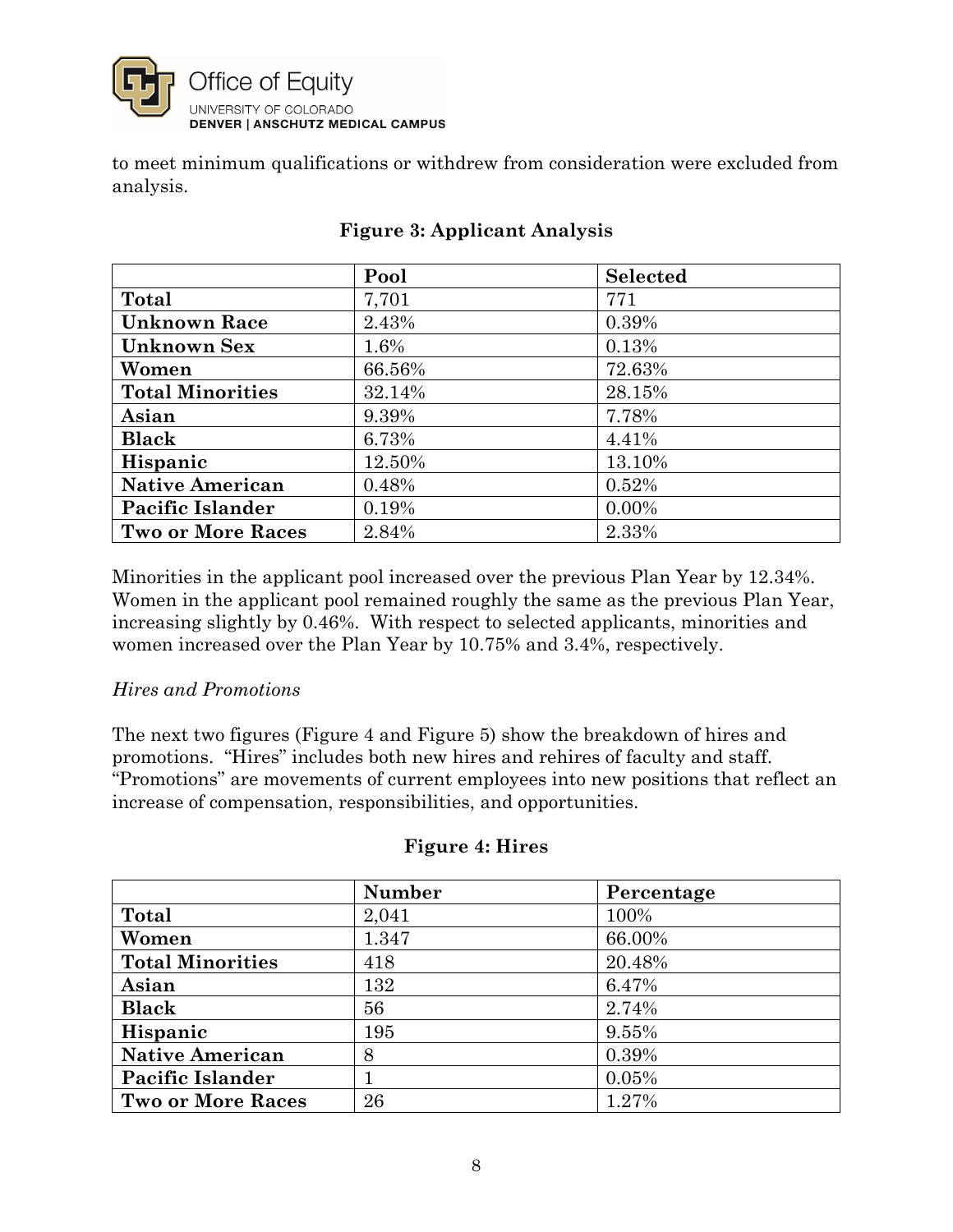

The data for "Hires" show significantly more hires than the number of selected applicants. Some of this discrepancy is likely due to the fact that some medical and research positions are not posted on CU Careers due to their nature. The discrepancy, however, is concerning, and is something that the Anschutz Medical Campus will explore over the course of the Plan Year.

Hires of minorities and women increased over the previous Plan Year by 6.29% and 1.91%, respectively.

|                          | <b>Number</b>  | Percentage |
|--------------------------|----------------|------------|
| Total                    | 436            | 100%       |
| Women                    | 303            | 69.5%      |
| <b>Total Minorities</b>  | 82             | 18.81%     |
| Asian                    | 22             | 5.05%      |
| <b>Black</b>             | 11             | 2.52%      |
| Hispanic                 | 39             | 8.94%      |
| <b>Native American</b>   | 3              | 0.69%      |
| <b>Pacific Islander</b>  | $\overline{2}$ | 0.46%      |
| <b>Two or More Races</b> | 5              | 1.15%      |

## **Figure 5: Promotions**

Promotions of minorities and women increased over the previous Plan Year by 5.56% and 12.74%, respectively.

## *Separations*

Data on separations provide us with information about our retention efforts. Retention rates are indicative of whether the Anschutz Medical Campus is welcoming and inclusive once a hire is made. Many times, understanding why an employee decides to leave an employer is difficult. Capturing data on race and sex, however, can allow us to determine if certain groups are leaving at a higher rate than other groups and how those rates compare to hires and promotions.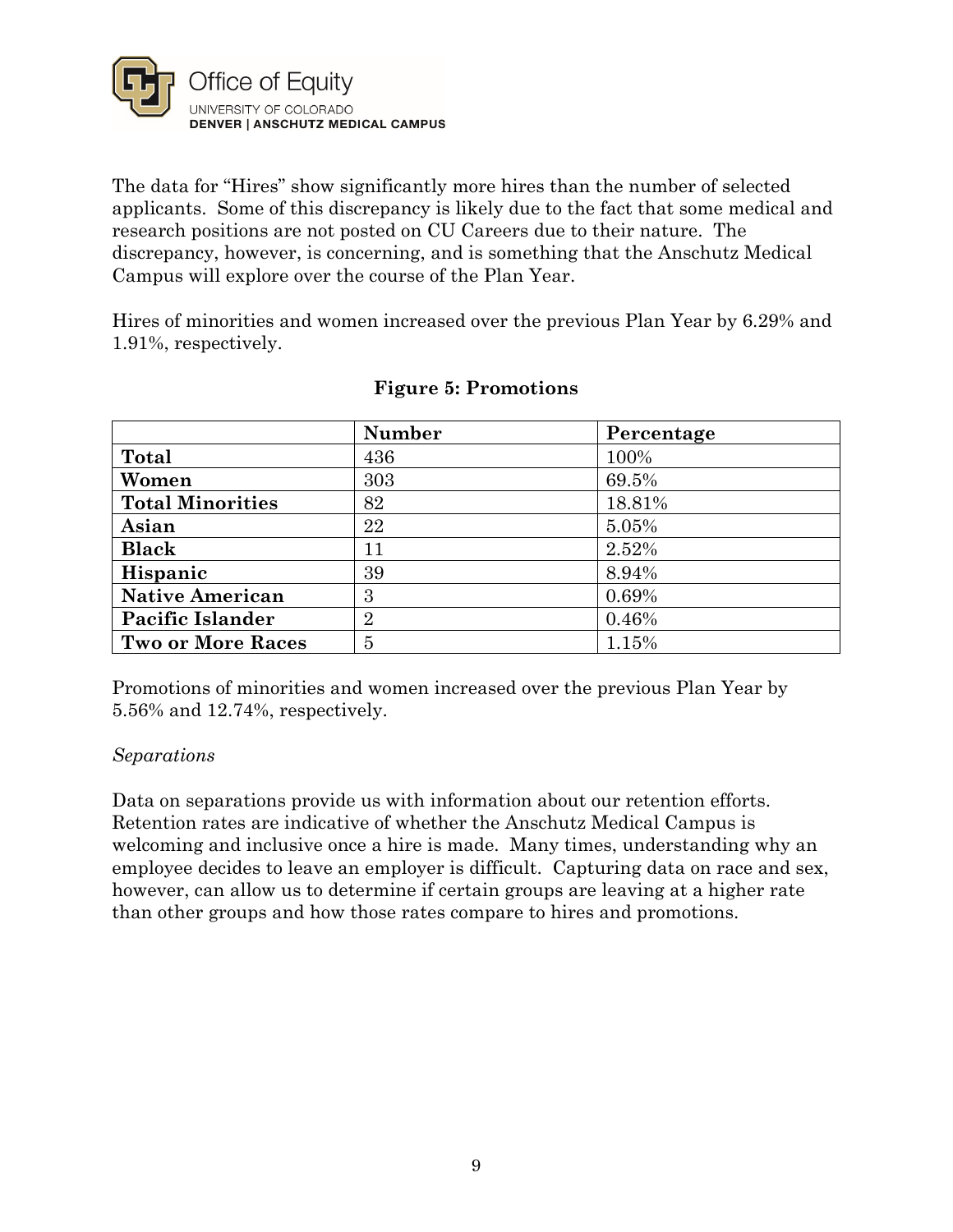

|                          | <b>Number</b> | Percentage |
|--------------------------|---------------|------------|
| Total                    | 1474          | 100%       |
| Women                    | 927           | 62.89%     |
| <b>Total Minorities</b>  | 267           | 18.11%     |
| Asian                    | 88            | 5.97%      |
| <b>Black</b>             | 54            | 3.66%      |
| Hispanic                 | 106           | 7.19%      |
| <b>Native American</b>   | 6             | 0.41%      |
| Pacific Islander         |               | 0.07%      |
| <b>Two or More Races</b> | 12            | 0.81%      |

## **Figure 6: Separations (Voluntary & Involuntary)**

## *Protected Veterans*

Since March 2014, federal contractors have been required to meet hiring targets for protected veterans at a rate of 7% per year. Similar to the placement goals for women and minorities, if this goal is not met, the Anschutz Medical Campus must engage in effective outreach efforts to attract and employ protected veterans. For this Plan year, the Anschutz Medical Campus hired 1.49% veterans. This falls short of the 7% benchmark. As with the placement goals for women and minorities, this benchmark is not a quota or set-asides for hiring protected veterans. The Anschutz Medical Campus will make a concerted effort during this Plan Year to recruit more veterans for employment.

## *Individuals with Disabilities*

Federal contractors have also been required since March 2014 to meet a utilization goal for employees with disabilities of 7%. If this goal is not met, the Anschutz Medical Campus must engage in effective outreach to attract and employ individuals with disabilities. For this Plan Year, 2.12% of Anschutz Medical Campus employees have disclosed having a disability. This falls short of the 7% goal, which, while not a quota or set-aside, is the benchmark set by the federal government for which federal contractors are to aim. Our utilization rate is likely inaccurate, as it is probable that many employees with disabilities have not disclosed their disability status to the University. Over the course of the Plan Year, the Anschutz Medical Campus will work to encourage employees to disclose their disability status if they so choose.